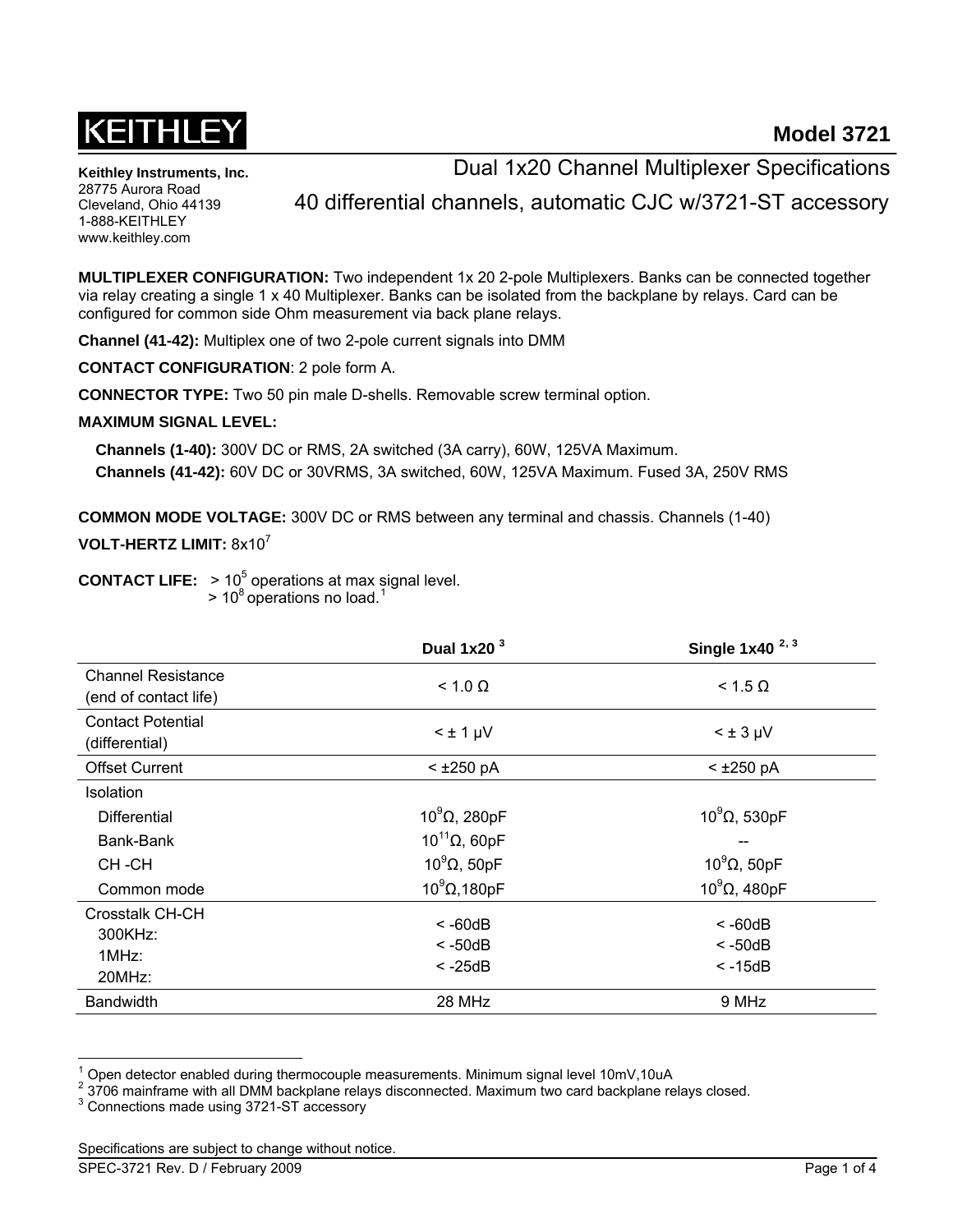

**Model 3721**

**Keithley Instruments, Inc.**  28775 Aurora Road Cleveland, Ohio 44139 (440) 248-0400 www.keithely.com

Dual 1x20 Channel Multiplexer Specifications 40 differential channels, automatic CJC w/3721-ST accessory

# **GENERAL:**

**ACTUATION TIME**: 4ms

**TEMPERATURE ACCURACY USING Automatic CJC with 3721-ST accessory:**  1ºC for J, K, T and E types (see mainframe specification for details)

**RELAY TYPE:** Latching electromechanical

**RELAY DRIVE SCHEME:** Direct

**INTERLOCK:** Backplane relays are disabled when interlock connection is removed.

#### **OPERATING ENVIRONMENT:**

Specified for 0ºC to 50ºC.

Specified to 70% R.H. at 35ºC

**STORAGE ENVIRONMENT:** -25ºC to 65ºC

**WEIGHT:** 2.25 lb

**SAFETY:** Conforms to European Union Directive 73/23/EEC, EN61010-1

**EMC**: Conforms to European Union Directive 2004/108/EC, EN61326-1

## **Typical Scanning Speeds, switch only[4](#page-1-0)**

| , immediate trigger advance<br>Jequential scanning<br>single channel. | .100<br>∠∪ |
|-----------------------------------------------------------------------|------------|

## **Typical Scanning Speeds, with measurements into memory[5](#page-1-1)**

|                                                 | Ch/Sec |  |
|-------------------------------------------------|--------|--|
| DCV (10V range) or 2W Ohms (1 $K\Omega$ range)  | >110   |  |
| Thermocouple                                    | >110   |  |
| 3 or 4 Wire RTD                                 | >100   |  |
| 4 Wire Ohms (1 $k\Omega$ range)                 | >100   |  |
| ACV (10V, 400Hz range) or ACI (1A, 400Hz range) | >110   |  |

<span id="page-1-0"></span><sup>4</sup> Scanning script local to 3706 mainframe, within same bank, and break before make switching.

Specifications are subject to change without notice.

l

<span id="page-1-1"></span><sup>5</sup> 3706 mainframe with autorange off, limits off, dmm.autozero=0, dmm.autodelay=0, 4½ digits (NPLC=.006), for ACV dmm.detectorbandwidth=300,for OHMs dmm.offsetcompensation=off, dmm.opendetector=off. Scanning script local to mainframe, sequential scan within same bank (2 pole ) or card (4 pole), and break before make switching.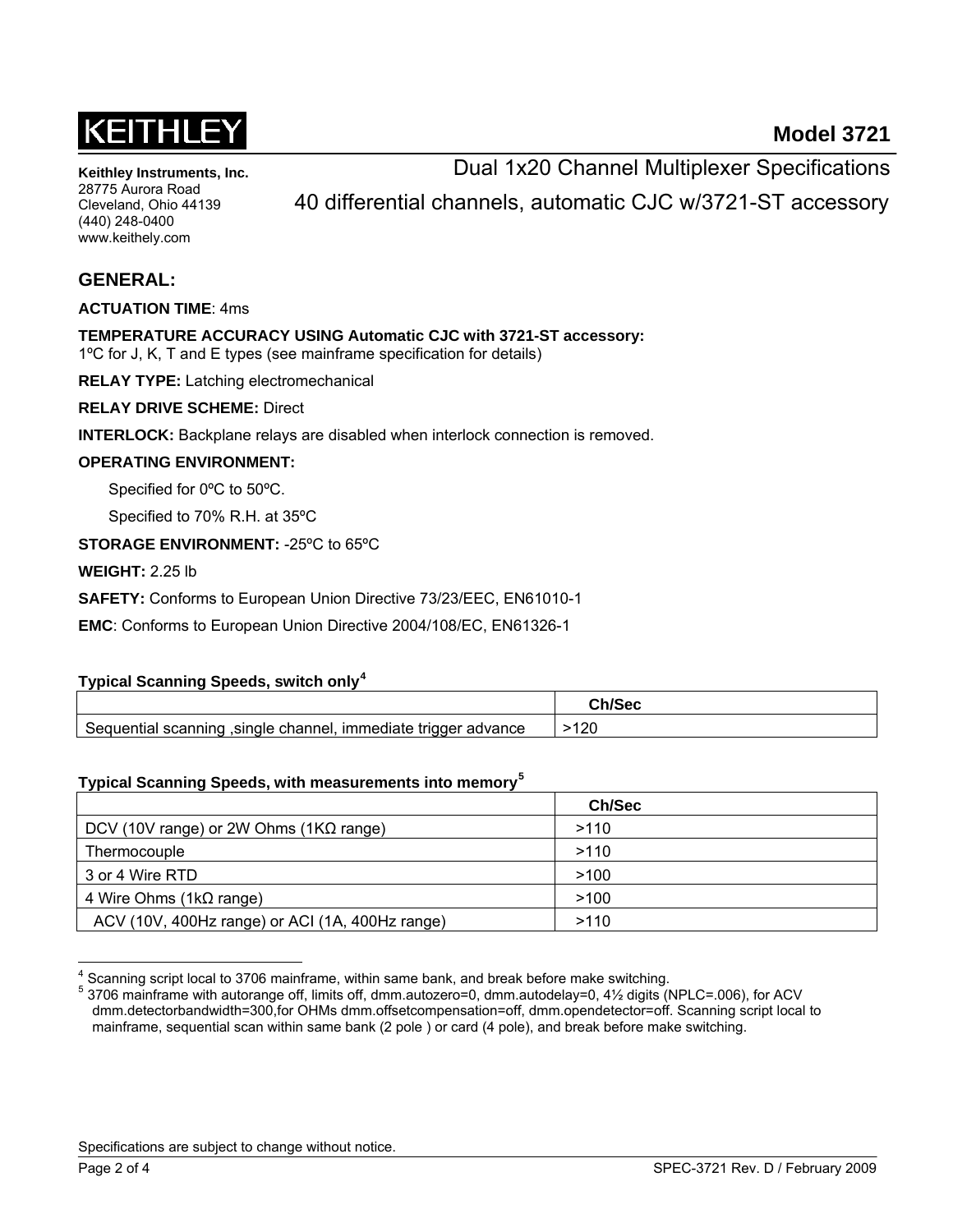

**Keithley Instruments, Inc.**  28775 Aurora Road Cleveland, Ohio 44139 1-888-KEITHLEY www.keithley.com

Dual 1x20 Channel Multiplexer Specifications

40 differential channels, automatic CJC w/3721-ST accessory

# **ACCESSORIES AVAILABLE:**

3790-KIT50R 50 pin female D-sub connector kit (contains 2 female D-sub connectors and 100 solder-cup) 3721-MTC-3 50 pin D-sub female to male cable, 3m 3721-MTC-1.5 50 pin D-sub female to male cable, 1.5m 3721-ST screw terminal block (Required for auto CJC thermocouple measurements) 7401 Type K Thermocouple Wire (100ft)